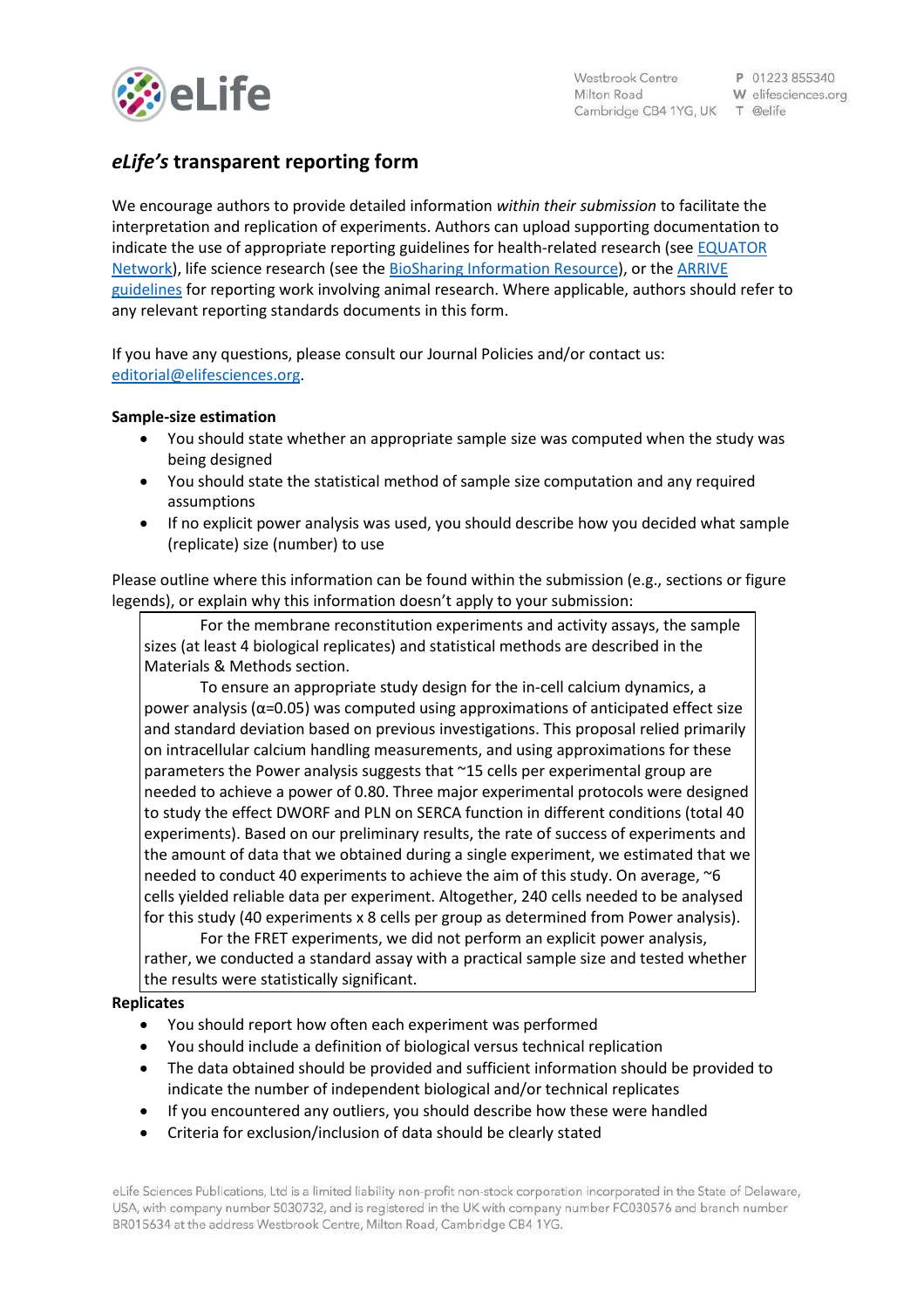High-throughput sequence data should be uploaded before submission, with a private link for reviewers provided (these are available from both GEO and ArrayExpress)

Please outline where this information can be found within the submission (e.g., sections or figure legends), or explain why this information doesn't apply to your submission:

For the membrane reconstitution experiments, the sample sizes and statistical methods described for each experiment refer to the number of reconstitutions and activity assays (biological replicates).

For the in-cell calcium dynamics, one-to-two experiments were conducted every week during a five-month period (total 40 experiments). Biological replicates are measurements of biologically distinct samples such as Control, DWORF and PLN. Technical replicates are repeated measurements of the same sample e.g. DWORF. In the three major experimental protocols, 8 independent biological replicates were conducted. Technical replicates were ranged from 18 to 46 independent measurements.

FRET experiments involved 3 separate transfections on 3 different days, with 2 separately permeabilized technical replicates each. Each replicate resulted in a FRET binding curve composed of fluorescence measurements of approximately 400 cells.

#### **Statistical reporting**

- Statistical analysis methods should be described and justified
- Raw data should be presented in figures whenever informative to do so (typically when N per group is less than 10)
- For each experiment, you should identify the statistical tests used, exact values of N, definitions of center, methods of multiple test correction, and dispersion and precision measures (e.g., mean, median, SD, SEM, confidence intervals; and, for the major substantive results, a measure of effect size (e.g., Pearson's r, Cohen's d)
- Report exact p-values wherever possible alongside the summary statistics and 95% confidence intervals. These should be reported for all key questions and not only when the p-value is less than 0.05.

Please outline where this information can be found within the submission (e.g., sections or figure legends), or explain why this information doesn't apply to your submission:

For the ATPase activity assays, comparison of KCa and Vmax values was carried out using one-way analysis of variance (between subjects), followed by the Holm-Sidak test for pairwise comparisons.

For the in-cell calcium dynamics, data are presented as mean ± SEM of n measurements of individual cell. Statistical comparisons between groups were performed with the Student's t test for paired or unpaired data sets. Differences were considered statistically significant at P<0.05. Comparisons among multiple sample groups were performed with one-way analysis of variance (ANOVA). Statistical analysis and graphical representation of averaged data were carried out on OriginPro7.5 software (OriginLab, USA). Figure 3C: CTRL 46 cells, DWORF 30 cells and PLN 28 cells. Total 25 experiments. Figure 4B: CTRL 27 cells, DWORF 25 cells and PLN 18 cells. Total 12 experiments. Figure 4D: CTRL 25 cells and DWORF 20 cells. Total 6 experiments.

For FRET experiments, statistical significance was determined by an unpaired Student's T-test.

eLife Sciences Publications, Ltd is a limited liability non-profit non-stock corporation incorporated in the State of Delaware, USA, with company number 5030732, and is registered in the UK with company number FC030576 and branch number BR015634 at the address Westbrook Centre, Milton Road, Cambridge CB4 1YG.